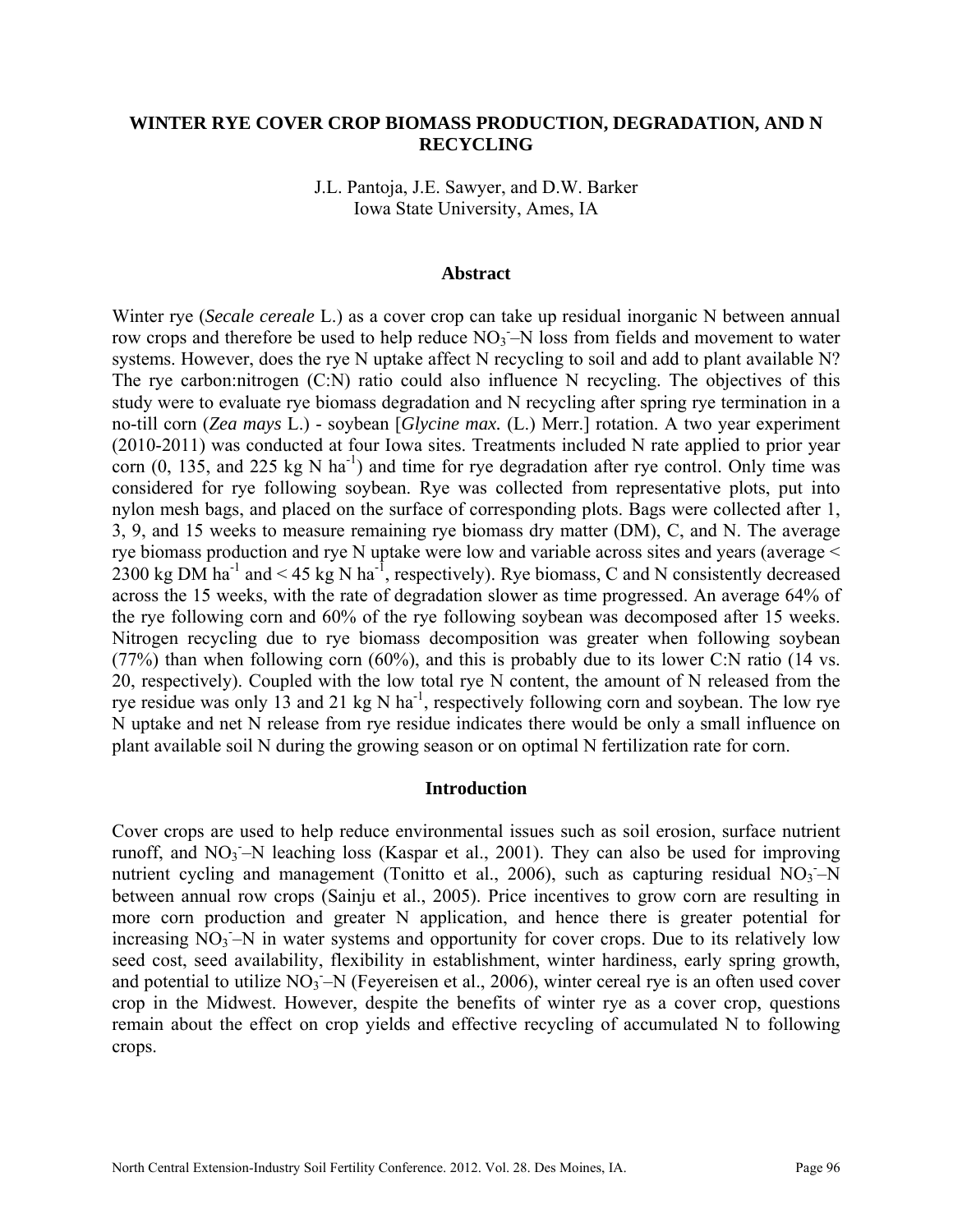Research has shown no detrimental effect of a rye cover crop before soybean, but has documented reduction in corn yield (Dhima et al., 2006; Pantoja et al., 2010; Vaughan and Evanylo, 1998). Producers attempt to reduce the negative corn yield impact by controlling rye early in the spring so there is small rye growth and to allow timely corn planting. However, that practice would diminish the potential of winter rye to utilize residual  $NO<sub>3</sub> - N$ .

Due to concerns about  $NO_3$ -N delivery to the Gulf of Mexico and meeting local drinking water standards, various agencies are increasing programs that provide incentives to producers to implement cover crops in corn and soybean fields. Therefore, interest by producers in use of winter rye as a cover crop is increasing. However, producers have questions about the rye biomass degradation and supply of accumulated  $NO<sub>3</sub> - N$  to corn. Is that recycling important, is it substantial, does the N become plant available and if so when during the growing season, and should N fertilization rates be adjusted? The objectives of this study were to evaluate rye biomass degradation and N recycling across time after spring rye termination in a no-till cornsoybean rotation.

## **Materials and Methods**

A 15 week (late April to early Aug.) experiment was conducted in 2010 and 2011 at four Iowa sites; the Agricultural Engineering and Agronomy Research farm in Central Iowa near Ames, the Research and Demonstration Farm in southeast Iowa near Crawfordsville, the Armstrong Research Farm in southwest Iowa near Lewis, and the Research and Demonstration Farm in northeast Iowa near Nashua. The sites were in corn-soybean rotation with a winter rye cover crop each year. The winter cereal rye cover crop cultivar was Wheeler and was seeded in the fall after harvest of the annual crop at a rate of  $70 \text{ kg}$  ha<sup>-1</sup>. Monthly mean temperature and precipitation across the study sites (Fig. 1) were calculated from data collected at weather stations at each research farm.

In the spring and before chemical control of the rye with glyphosate, rye aboveground biomass was sampled  $(0.093 \text{ m}^2 \text{ PVC}$  square at six random locations) to determine rye biomass production and accumulation of C and N on an area basis. Following corn, rye biomass was collected from plots that had received 0, 135, and 225 kg N ha<sup>-1</sup>, whereas sampling following soybean was only by replicate (no N treatment). The collected rye was split into sub-samples, fresh weight measured, placed into nylon mesh bags, and the bags placed on the soil surface in the middle of corresponding previous-year corn plots or soybean replicates. Corn and soybean were planted as in previous years, following the corn-soybean rotation. One set of bags was collected at 1, 3, 9, and 15 weeks. The collected samples were oven-dried at 60 ºC and weighed to estimate remaining rye biomass DM. Then samples were ground to pass a 2 mm sieve and a sub-sample analyzed for total C and N by dry combustion (LECO CHN-2000 analyzer, LECO Corp., St. Joseph, MI). The amount of biomass DM, C, and N remaining at each sample time was calculated on an area basis by relating the fraction initially added to the mesh bag that remained at each sample date to the amount per area determined before rye control.

Analyses of variance (ANOVA) was performed with PROC MIXED (SAS Institute, Cary, NC) to investigate significance ( $P \le 0.05$ ) of N rate applied to prior corn on rye biomass production and C and N accumulation at each site (across years). Mean differences were identified with the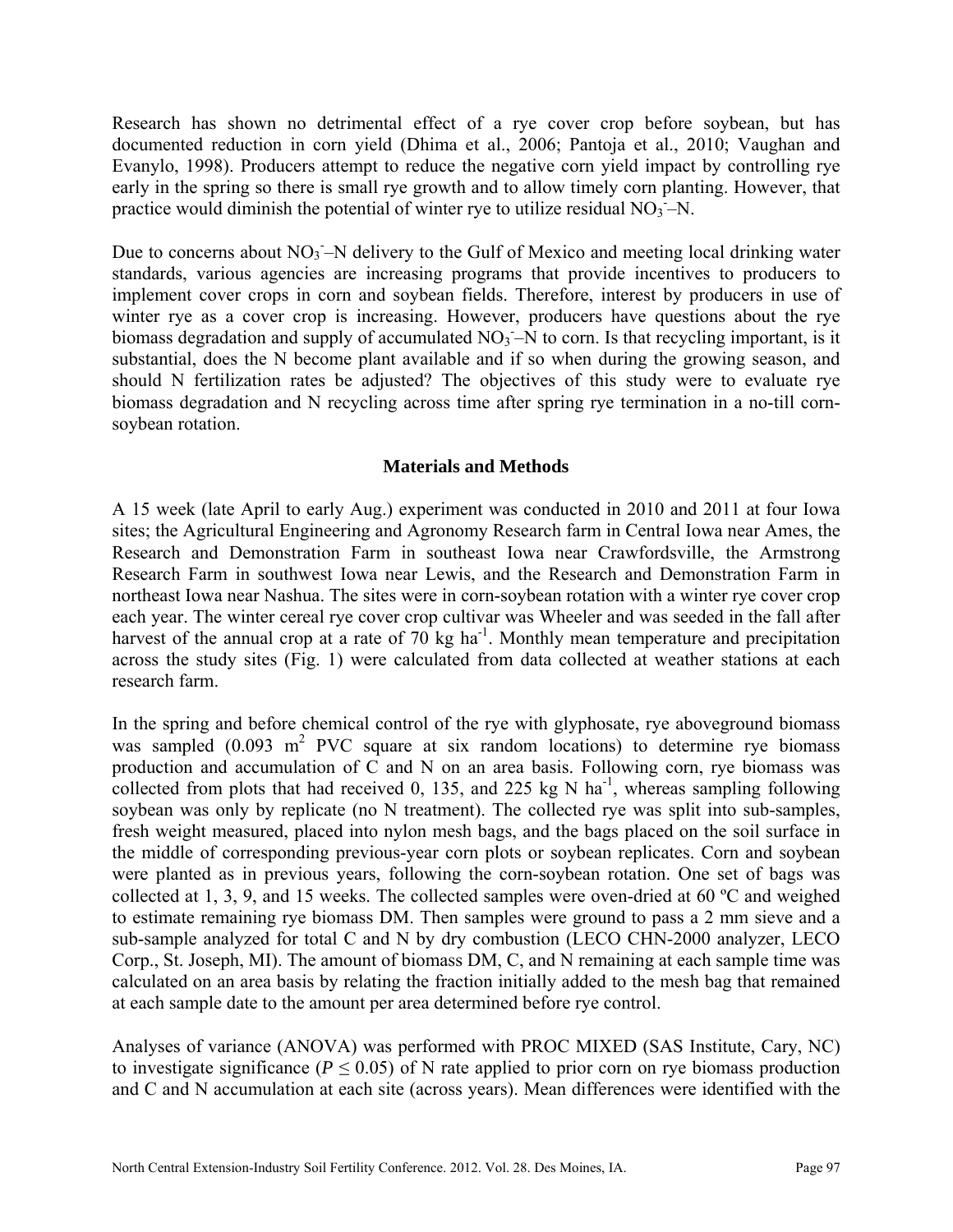Fisher Protected Least Significant Difference (FLSD). The PROC GLM procedure was used to fit quadratic regression models describing rye biomass, C, N, and C:N ratio of the remaining rye residue across time on an area basis. The lower and upper confidence limits (90%) of model parameters (intercept, linear coefficient, and quadratic coefficient) were used to aid in model comparison across time, with models parameters considered not different when the parameter estimates were within the confidence intervals of both equations being compared.

## **Results and Discursion**

During the period of the study, 2010 was on average 1ºC warmer and had 3 cm more precipitation than the historical average of the last 15 years, especially with high rainfall in June (Fig. 1). In 2011, temperature and precipitation was near the historical average. The differences in weather conditions, along with variation in rye planting date, length of spring growth before control, and site location influenced rye biomass production (Tables 1 and 2).

Rye biomass production was relatively low due to seeding after row crop harvest, cold temperatures in the fall, and the short spring time-period for rye growth (Tables 1 and 2). The Crawfordsville site in southeast Iowa consistently had the largest rye biomass production. Across sites and years, biomass production was the same for rye following corn receiving 0 or 135 kg N ha<sup>-1</sup> and for rye following soybean (average 1000 kg DM ha<sup>-1</sup>), but was 28% greater with application of 225 kg N ha<sup>-1</sup> to the prior corn crop (average 1280 kg DM ha<sup>-1</sup>). Carbon and N accumulation followed the same trend as the rye biomass production (Tables 1 and 2). As a result of the low biomass production, N uptake was also low  $(< 45 \text{ kg N ha}^{-1}$ , with an average 21 kg N ha<sup>-1</sup> following corn and 27 kg N ha<sup>-1</sup> following soybean).

Biomass DM, C, and N remaining in the rye residue decreased across the 15 weeks (Figs. 2, 3, and 4), with the rate of degradation slower as time progressed, and with the majority of C and N recycled from the rye residue by 9 weeks. The amount of N remaining in the rye residue following soybean decreased faster compared to the N remaining in the rye residue following corn. The amount of N remaining in the rye residue following corn where 225 kg N  $ha^{-1}$  had been applied was greater at all sampling dates than the N remaining in the rye with no N or the 135 kg N ha<sup>-1</sup> rate. The rate of N decrease was similar for each corn N fertilization rate. Across sites and years, the rye following corn released  $\leq$  3 kg N ha<sup>-1</sup> by 3 weeks, and the rye following soybean released 5 kg N ha<sup>-1</sup> during that 3 week period. An average of 64% (650 kg ha<sup>-1</sup>) biomass DM of the rye following corn and  $60\%$  (640 kg ha<sup>-1</sup>) of the rye following soybean was degraded after 15 weeks. The release of N from the degrading rye residue was 60% (13 kg N ha-<sup>1</sup>) with rye following corn and 77% (21 kg N ha<sup>-1</sup>) with rye following soybean during the 15 weeks period. Neither of these are large amounts of N.

The more rapid release of N in the rye following soybean could be a result of the initial high amount of N and lower C:N ratio compared to the rye following corn (Fig. 5). This rye was controlled on average two weeks before the rye following corn, and hence had less time to grow and accumulate C rich compounds. The 225 kg N ha<sup>-1</sup> application to the prior year corn resulted in a lower rye C:N ratio and an increased amount of N recycling compared to the rye following corn with no N or 135 kg N ha<sup>-1</sup> application rate.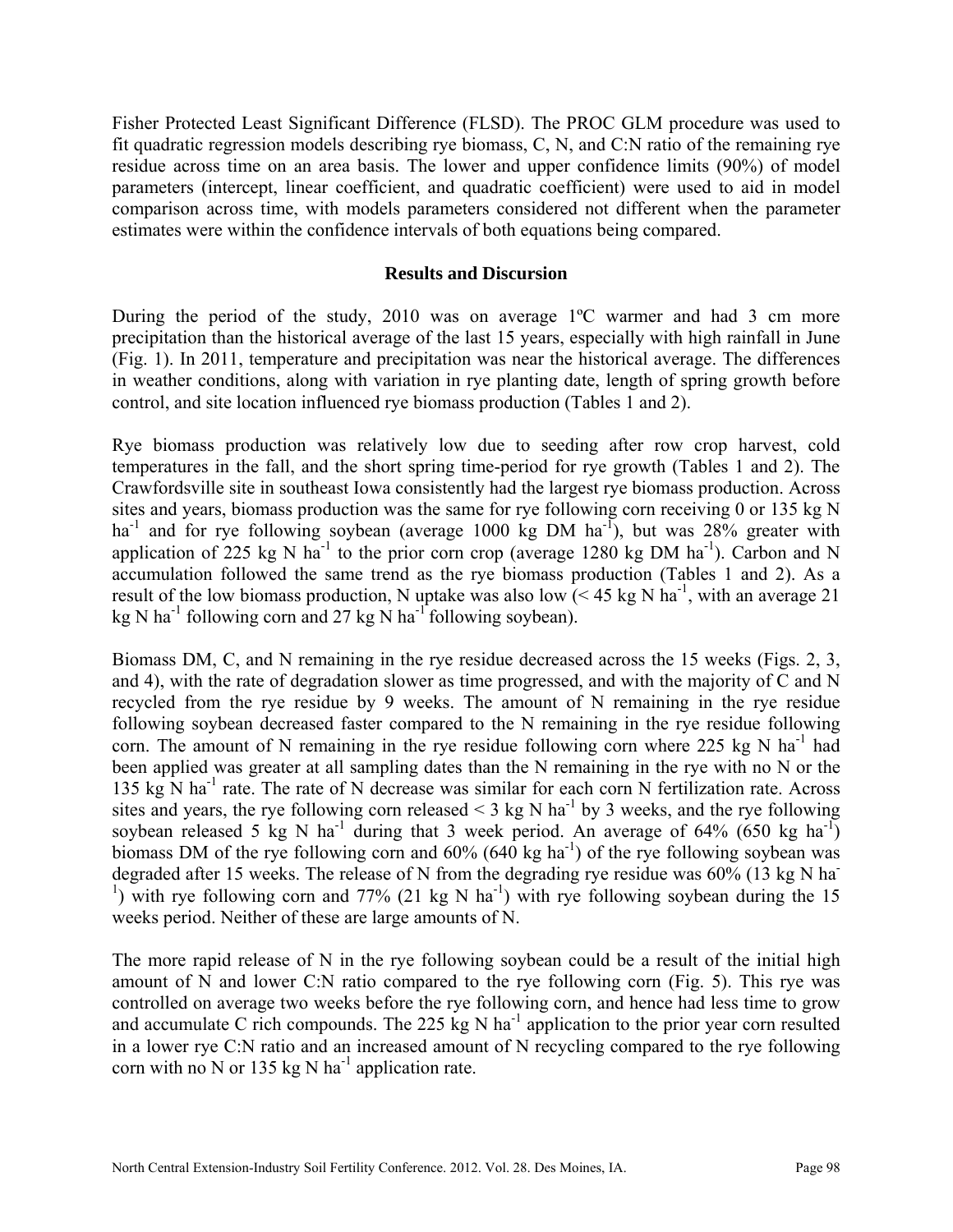#### **Summary**

Rye biomass production and N accumulation were not large. Application of 225 kg N ha<sup>-1</sup> to the prior year corn, the highest applied rate in the study, had the highest rye biomass production and the greatest amount of C and N. That rate also had more N recycled across the 15 weeks than rye with no N or the 135 kg N ha<sup>-1</sup> rate. This indicates larger residual profile  $NO<sub>3</sub>$ -N with the high N application, and resultant greater rye N uptake. Rate of rye biomass degradation and C and N release were quite consistent across the 15 weeks after rye termination when rye followed corn, but the rate of N release was greater when rye followed soybean. The rate difference appeared related to the lower C:N ratio of the rye following soybean. On average, only 60% of the N recycled from the rye following corn and 77% from the rye following soybean. Coupled with the low total rye N content, the amount of N released from the rye residue was only 13 and 21 kg N ha<sup>-1</sup>, respectively following corn and soybean. These results indicate only a small influence would be expected on plant available soil N during the growing season or influence on optimal N fertilization rate for corn.

### **Acknowledgments**

This project is part of a regional collaborative project supported by the USDA-NIFA, Award No. 2011-68002-30190, "Cropping Systems Coordinated Agricultural Project (CAP): Climate Change, Mitigation, and Adaptation in Corn-Based Cropping Systems." Project Web site: sustainablecorn.org. This research was also supported in part by the Iowa Department of Agriculture and Land Stewardship, Division of Soil Conservation, through funds appropriated by the Iowa General Assembly. Appreciation is extended to the personnel of the ISU Research and Demonstration Farms for their support with treatment applications and mesh bag collection.

## **References**

- Dhima, K.V., I.B. Vasilakoglow, I.G. Eleftherohorinos, and A.S. Lithourgidis. 2006. Allelopathic potential of winter cereals and their cover crop mulch effect on grass weed suppression and corn development. Crop Sci. 46:345-352.
- Feyereisen, G.W., B.N. Wilson, G.R. Sands, J.S. Strock, and P.M. Porter. 2006. Potential for a rye cover crop to reduce nitrate loss in Southwestern Minnesota. Agron. J. 98:1416-1426.
- Kaspar, T.C., J.K. Radke, and J.M. Laflen. 2001. Small grain cover crops and wheel traffic effects on infiltration, runoff, and erosion. J. Soil Water Conserv. 56:160-164.
- Pantoja, J.L., J.E. Sawyer, and D.W. Barker. 2010. Nitrogen fertilization requirement and cornsoybean productivity in a rye cover cropping system. p 88-96. *In*: Proc.  $40^{th}$  North Central Extension-Industry Soil Fertility Conf. Des Moines, IA. 17-18 Nov. Vol. 26. International Plant Nutrition Inst. (IPNI), Brookings, SD.
- Sainju, U.M., W.F. Whitehead, and B.P. Singh. 2005. Biculture legume-cereal cover crops for enhanced biomass yield and carbon and nitrogen. Agron. J. 97:1403-1412.
- Tonitto, C., M.B. David, and L.E. Drinkwater. 2006. Replacing bare fallows with cover crops in fertilizer-intensive cropping systems: A meta-analysis of crop yield and N dynamics. Agric. Ecosyst. Environ. 112:58-72.
- Vaughan, J.D., and G.K. Evanylo. 1998. Corn response to cover crop species, spring desiccation time, and residue management. Agron. J. 90:536-544.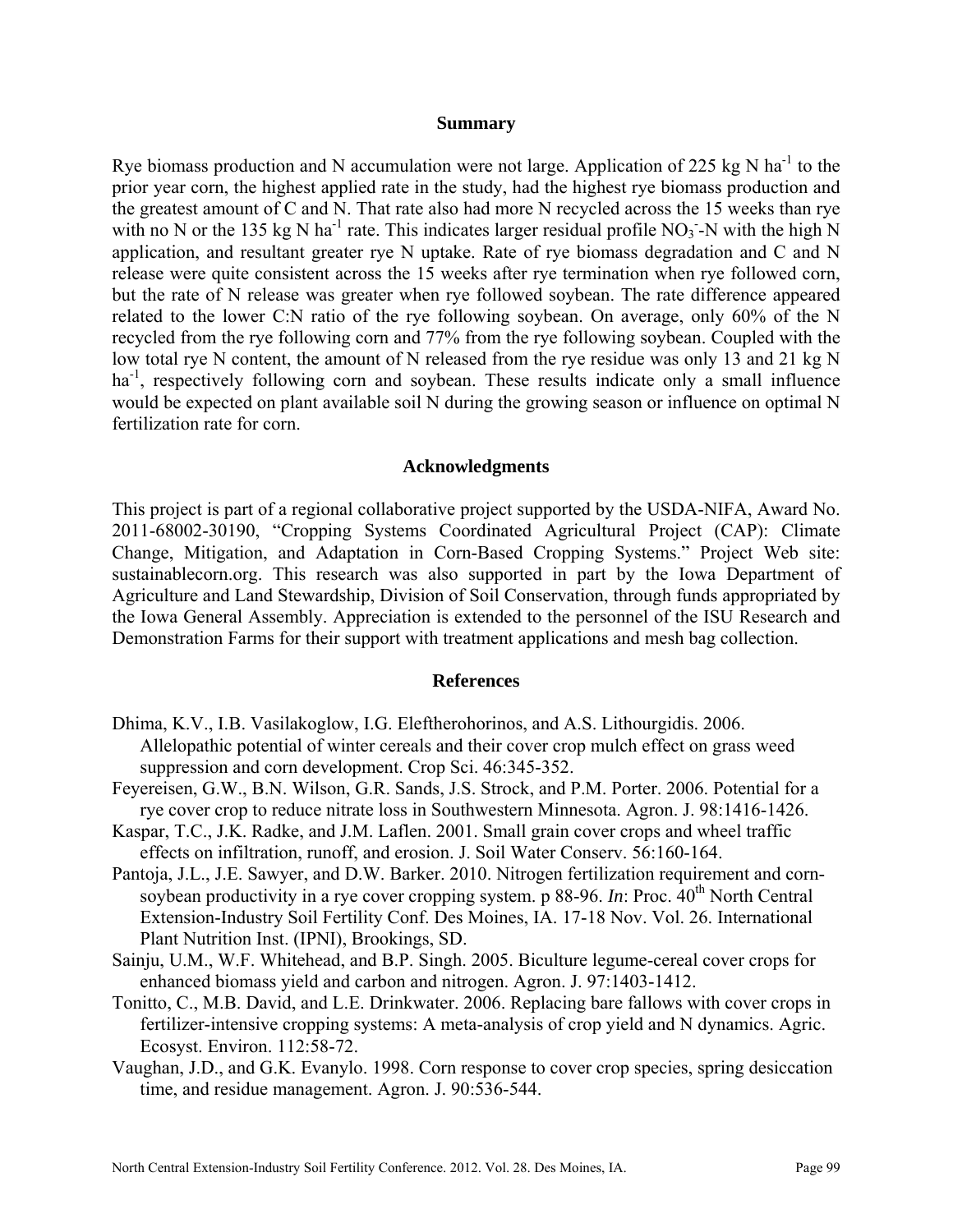| N rate                  | Ames                          | total IV. Infoan across yours at each site.<br>Crawfordsville | Lewis | Nashua           |  |  |  |
|-------------------------|-------------------------------|---------------------------------------------------------------|-------|------------------|--|--|--|
| $kg$ N ha <sup>-1</sup> | $- - - -$ kg ha <sup>-1</sup> |                                                               |       |                  |  |  |  |
| Rye biomass DM          |                               |                                                               |       |                  |  |  |  |
| $\theta$                | 760 $a^{\dagger}$             | 1,920 b                                                       | 700a  | 500 b            |  |  |  |
| 135                     | 770a                          | $2,130$ ab                                                    | 690 a | 510 b            |  |  |  |
| 225                     | 930a                          | 2,910a                                                        | 560 a | 710a             |  |  |  |
| Total C                 |                               |                                                               |       |                  |  |  |  |
| $\theta$                | 310a                          | 800 b                                                         | 280a  | 210 <sub>b</sub> |  |  |  |
| 135                     | 320a                          | 880 b                                                         | 280a  | 210 <sub>b</sub> |  |  |  |
| 225                     | 380a                          | 1,220a                                                        | 230a  | 290a             |  |  |  |
| Total N                 |                               |                                                               |       |                  |  |  |  |
| $\theta$                | 16 <sub>b</sub>               | 28 <sub>b</sub>                                               | 15a   | 12 <sub>b</sub>  |  |  |  |
| 135                     | 18 <sub>b</sub>               | 31 <sub>b</sub>                                               | 16a   | 13 <sub>b</sub>  |  |  |  |
| 225                     | 25a                           | 44 a                                                          | 15a   | 20a              |  |  |  |

Table 1. At the time of rye control in the spring, influence of N rate applied to the previous corn crop on aboveground rye biomass dry matter (DM), total C, and total N. Mean across years at each site.

<sup> $\dagger$ </sup> Means followed with the same letter within a column are not different ( $P > 0.05$ ).

Table 2. At the time of rye control in the spring, aboveground rye biomass dry matter (DM), total C, and total N following soybean. Mean across years at each site.

|                | Ames                                                                                        | Crawfordsville | Lewis | Nashua |  |
|----------------|---------------------------------------------------------------------------------------------|----------------|-------|--------|--|
|                | $\frac{1}{2}$ - - - - - - - - - - - - - - kg ha <sup>-1</sup> - - - - - - - - - - - - - - - |                |       |        |  |
| Rye biomass DM | 1,125                                                                                       | 1,230          | 910   | 710    |  |
| Total C        | 460                                                                                         | 500            | 370   | 280    |  |
| Total N        | 30                                                                                          | 29             | 27    | 23     |  |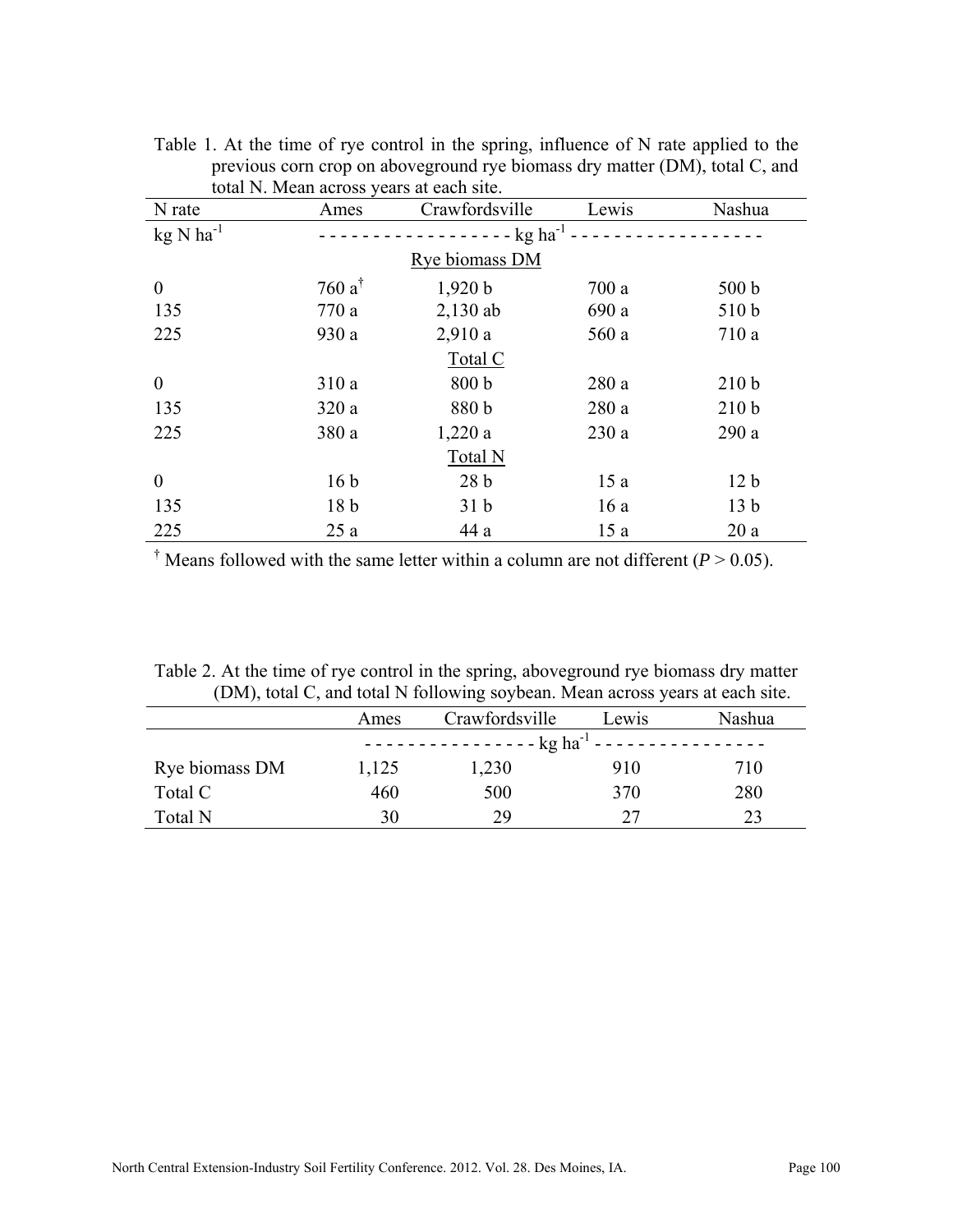

Figure 1. Mean monthly air temperature (a) and precipitation (b) across sites.



Figure 2. Rye residue biomass dry matter (DM) remaining with time after spring control, across sites and years. The N rates for the rye following corn were applied to the prior year corn. <sup>†</sup> FC, following corn; FS, following soybean.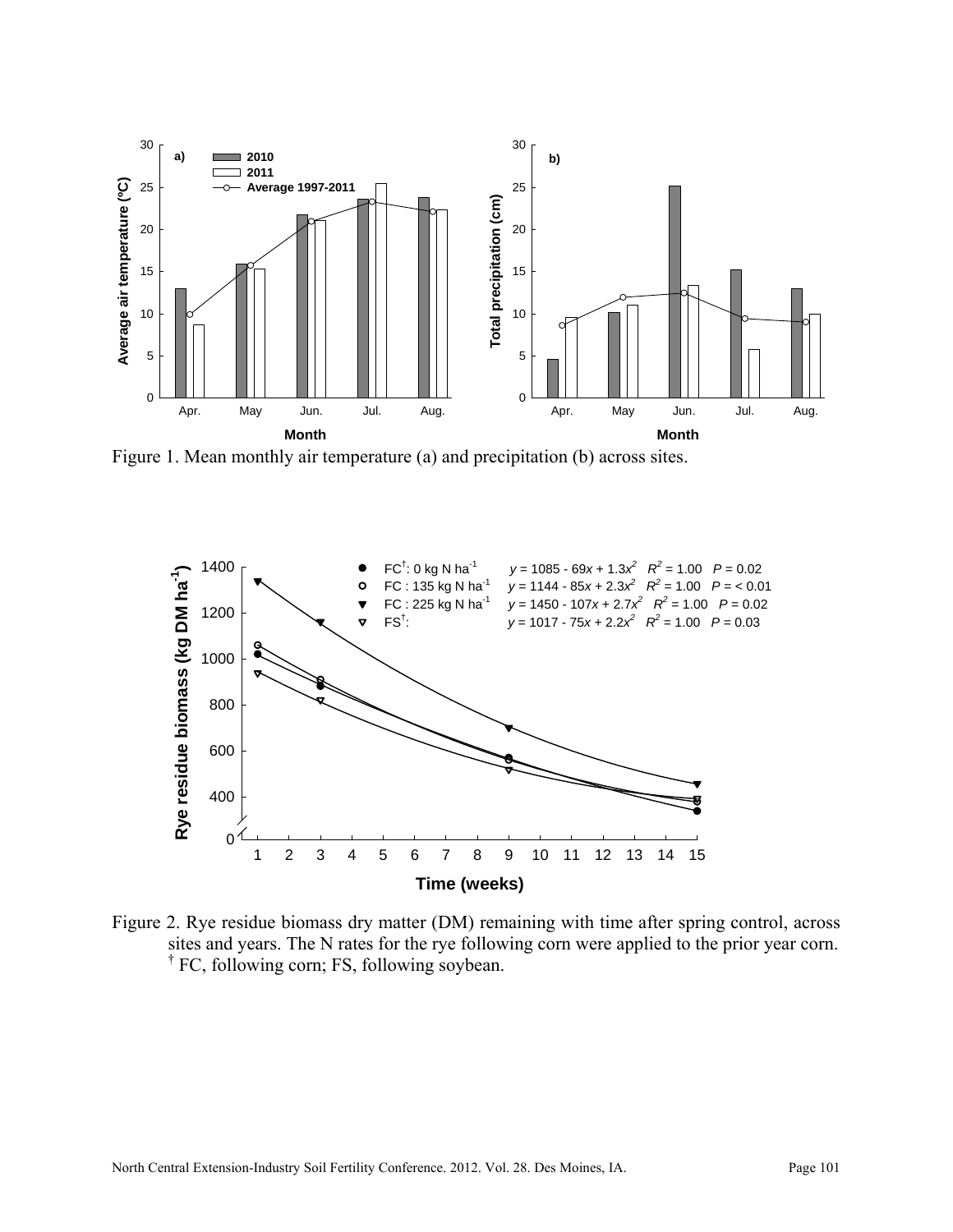

Figure 3. Rye residue C remaining with time after spring control, across sites and years. The N rates for the rye following corn were applied to the prior year corn. <sup>†</sup> FC, following corn; FS, following soybean.



Figure 4. Rye residue N remaining with time after spring control, across sites and years. The N rates for the rye following corn were applied to the prior year corn. <sup>†</sup> FC, following corn; FS, following soybean.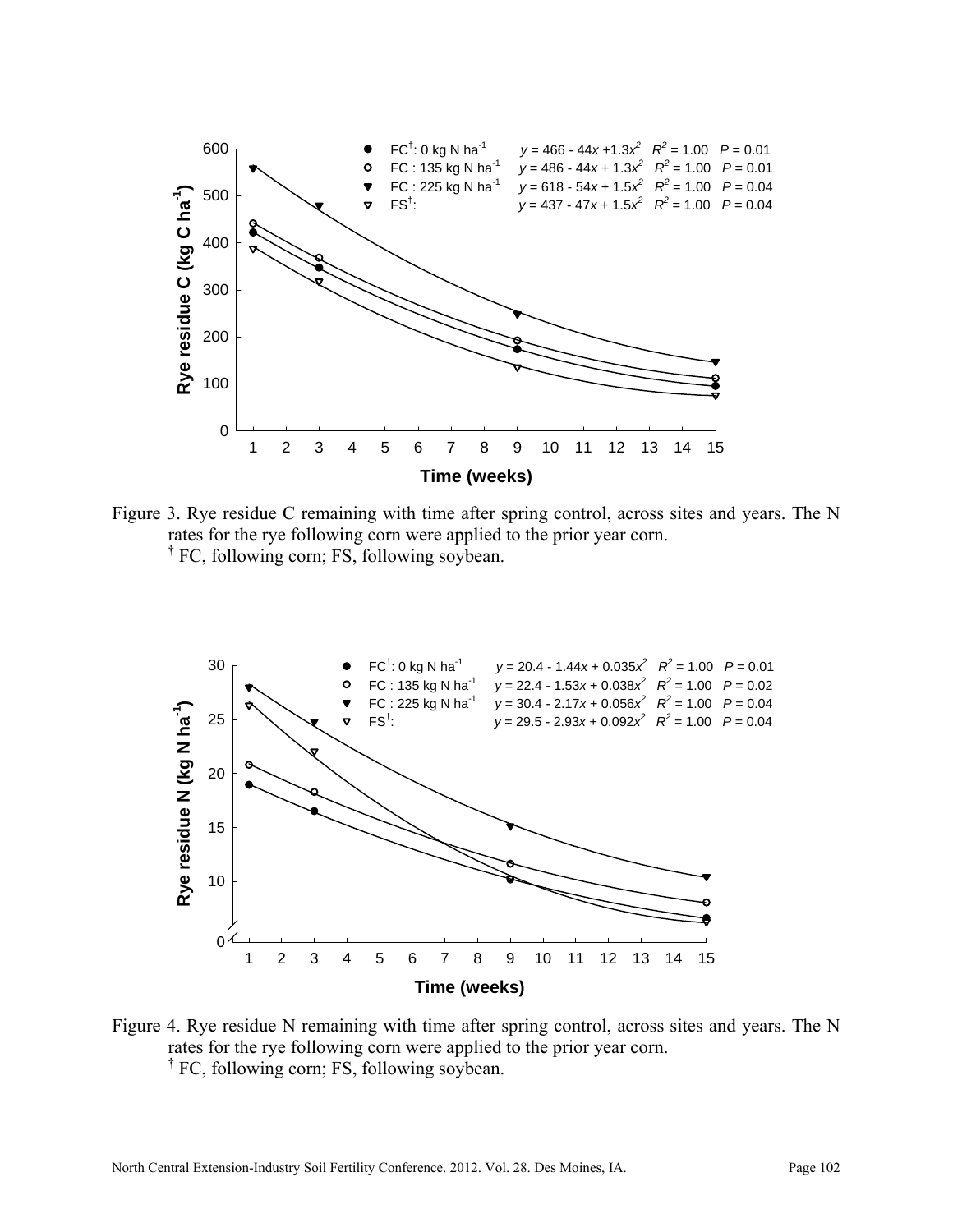

Figure 5. Rye residue C:N ratio with time after spring control across sites and years. The N rates for the rye following corn are rates applied to the prior year corn. <sup>†</sup> FC, following corn; FS, following soybean.